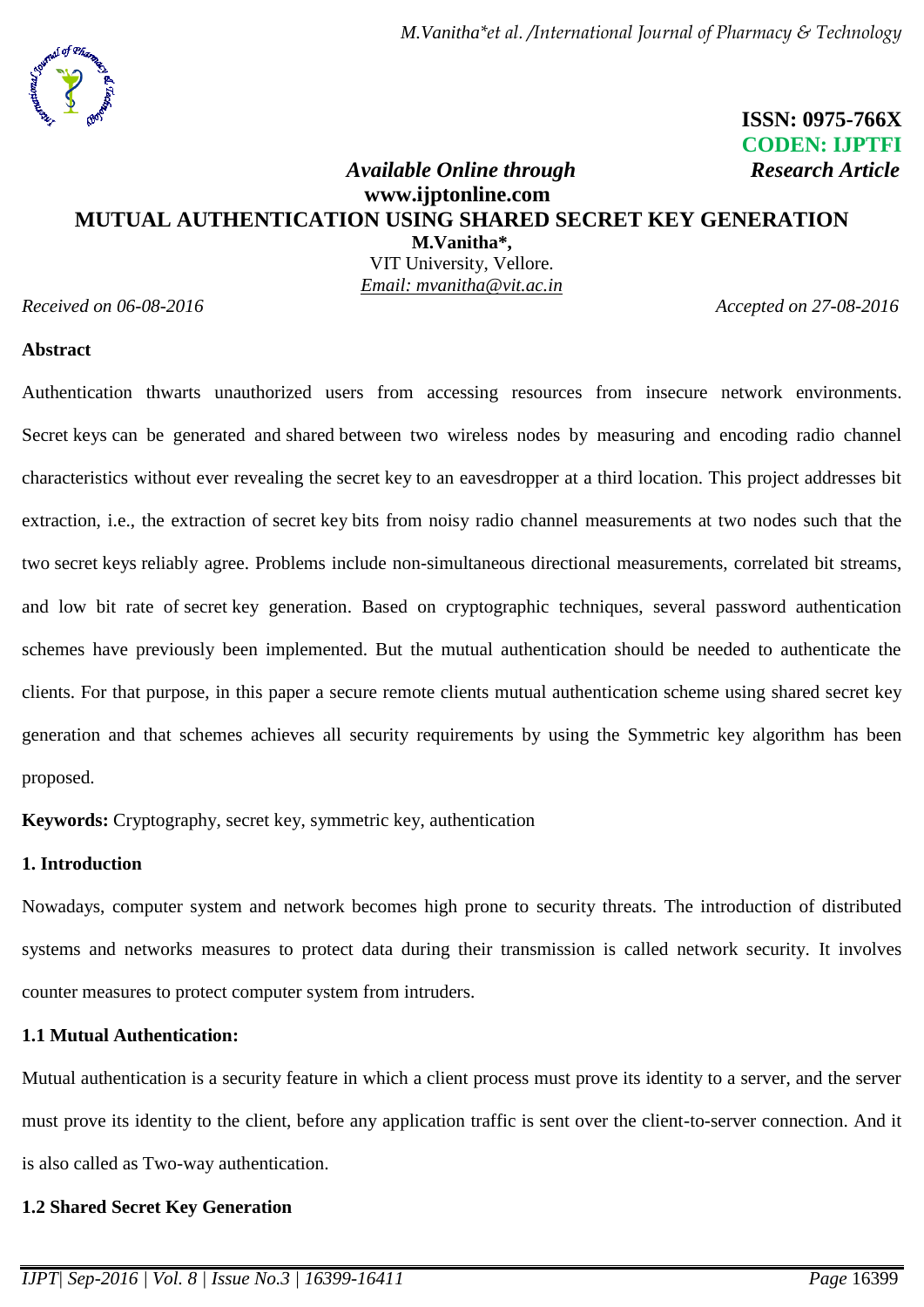This project investigates the generation of shared secret keys from the observation and processing of reciprocal radio channel properties. Shared secret keys are necessary for private communication over a open channel. Public key cryptography has been the most common method for the establishment of such keys, but concerns about its limitations has spawned interest in new methods for key sharing. For example, quantum cryptography does not use public keys, butis prohibitively expensive for most applications. Shared secret key generation from radio channel measurements, on the contrary, is very inexpensive and can be done with any standard radio devices which can receive and transmit on the same frequency channel. For envision its application in mobile and portable radio communications systems, such as IEEE 802.11 or 802.15.4, which communicate on time-division duplex (TDD) channels.

Shared secret key generation from channel measurements is an application which benefits from the randomness of the multipath channel. It would not, for example, work in a truly free-space environment (such as deep space radio links). Secret sharing benefits from:

- **1. Reciprocity of the wireless radio channel**: The multipath properties of the radio channel (gains, phase shifts, and delays) at any point in time and on any given frequency channel are identical on both directions of the link.
- **2. Temporal variations in the radio channel**: Over time, the multipath channel changes due to movement of either end of the link, and any motion of people and objects in the environment near the link. An application may specifically request a user to move or shake her wireless device in order to generate more temporal variation.
- **3. Spatial variations**: The properties of the radio channel are unique to the locations of the two endpoints of the link. An eavesdropper at a third location more than a few wavelengths from either endpoint will measure a different, uncorrelated radio channel .Essentially, the radio channel is a time and space-varying filter, that at any point in time has the identical filter response for signals sent from a to b as for signals sent from b to a. Although the radio channel is reciprocal, measurements of the radio channel are not reciprocal. Additive noise contributes to each measurement as it does in any received signal. Also, the transceiver hardware used by the two nodes are not identical and affect the signal in each direction in a different way. Furthermore, measurements in both directions of the link cannot typically be made simultaneously, as addressed in the following concepts.

Finally, interference power is asymmetric. The proposed system is susceptible to denial-of-service by jamming, in the same way that the wireless link is susceptible to jamming. If nodes cannot communicate, then they also cannot measure signal strength and share a-secret key. However, if multiple-access interference is infrequent, and two nodes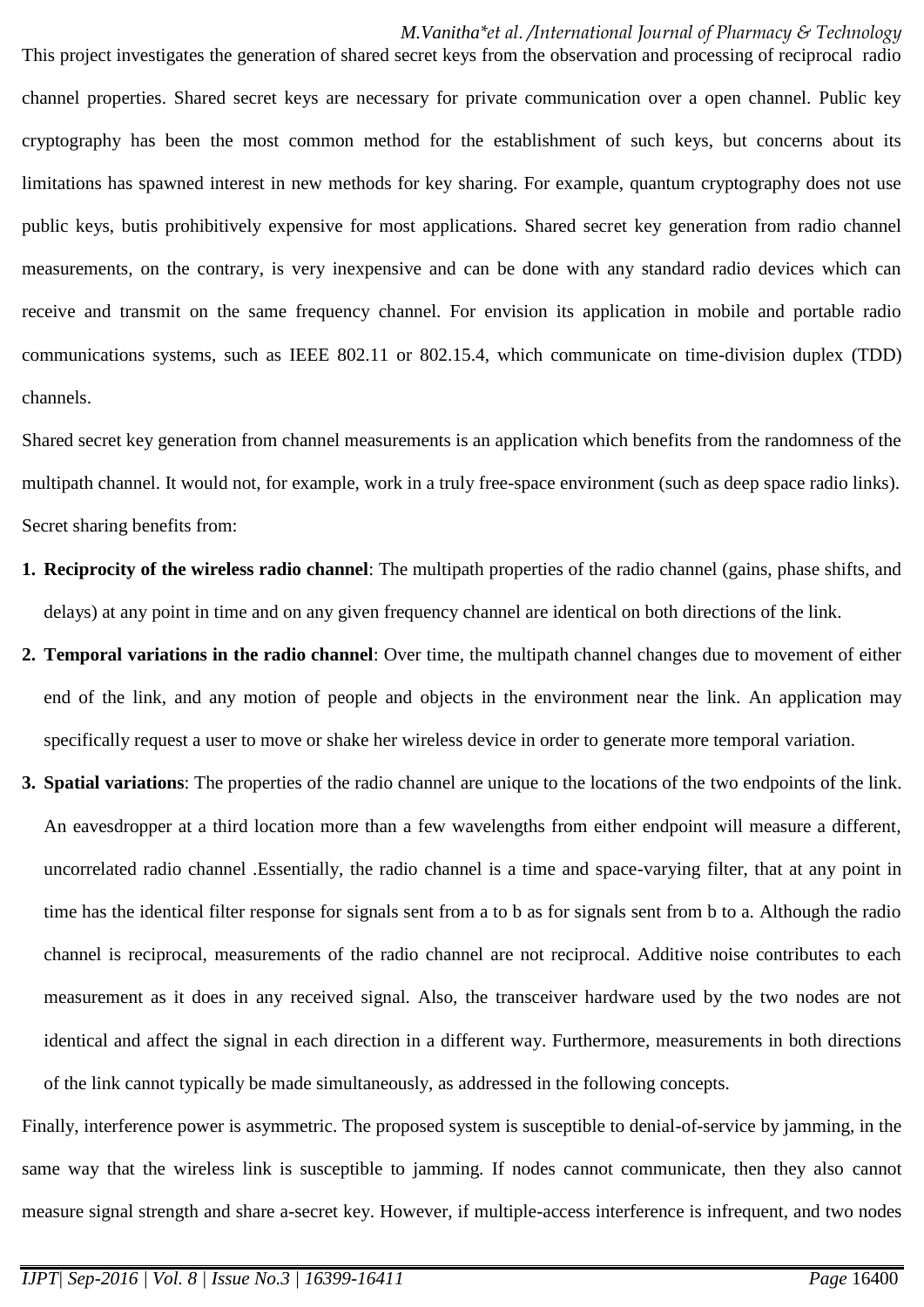can receive many packets from each other, they will have many measurements of signal strength, marginally impacted by interference, with which to encode a secret key. This assumes that an acknowledgement protocol is applied so that two nodes agree on which packets are to be used in the proposed system. It refers to these sources of non-reciprocity collectively as 'noise' because they are the ultimate cause of bit disagreements between the secret keys generated at nodes a and b. Bit extraction, *i.e.*, the extraction of secret key bits from noisy radio channel measurements at two nodes such that the two secret keys reliably agree, is a major statistical signal processing problem in shared secret key generation. As opposed to communications signal processing, it has no interest in obtaining the transmitted data from another device. We refer to this problem as a radio channel signal processing problem since measurements of the radio channel are the signal of interest. It contributes a statistical framework and algorithm for bit extraction which extracts a high bit rate with given reliability and ensures a bit vector with nearly zero correlation. This framework is a significant improvement on the state-of-the-art in the research area. Recent results have both suggested and demonstrated bit extraction from a variety of different radio channel measurement modalities (*e.g.*, time delay, amplitude, phase, and angle) Several works limit the number of bits per measurement to one or zero. Several works have decreased the measurement rate because correlation between measurements leads to correlation between bits in the secret key, which is detrimental to the security of data encoded with that key. Both compromises reduce the generated secret bit rate. In addition, solutions are ad hoc; each measurement modality requires a separate methodology for secret key generation. This work provides a framework for bit extraction using three signal processing methods:

1) **Fractional interpolation**: Introduce different fractional delays at each node to account for the fact that the two directional measurements are not measured simultaneously.

2) **De-correlation transformation**: Produces a measurement vector with uncorrelated components via a Karhunen-Lo`eve transformation of the original channel measurement vector.

3) **Multi-bit adaptive quantization (MAQ)**: Converts real-valued channel measurements into bits adaptively based on the measured value, using communication so that both nodes agree on the quantization scheme. This project use these procedures in order to transform correlated, real-valued radio channel signal measurements at two nodes into uncorrelated binary data which has a high probability of bit agreement. It refers to the combination of the methods as **high rate uncorrelated bit extraction** (HRUBE). As discussed above, there are methods, called information reconciliation methods, to resolve bit disagreements between two nodes without giving away the entire secret key.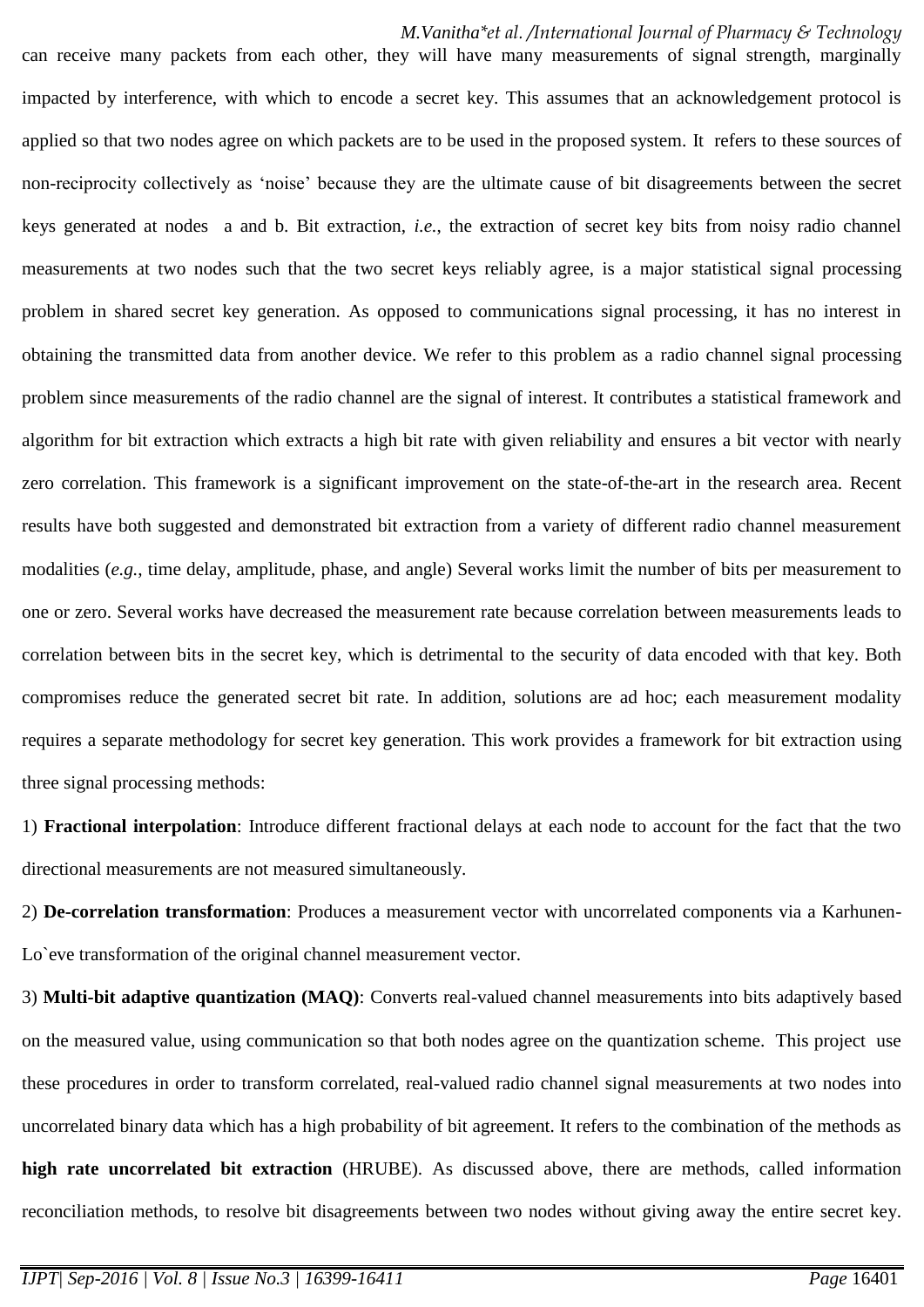These methods do give away some information to an eavesdropper; if enough information can be obtained, an eavesdropper could perform a brute force search to find the secret key. It is best to minimize the number of bit disagreements and to know a priori the probability of bit disagreement so that an information reconciliation method can be designed efficiently. This project provides a theoretical framework to design systems with low probability of bit disagreement. It discuss the work in the area of secret key extraction from radio channel measurements, and position this work in that frame. It provides an adversary model and describe the fractional interpolation method used to correct for non-simultaneous radio channel measurements. It presents the decor relation of the measured radio channel signal, and presents the multi-bit adaptive quantization method. Next sections provide the methodology and analysis of high-rate uncorrelated bit extraction. In Section 7, the HRUBE method is implemented in wireless nodes and the bit disagreement rate is shown and compared to the analytical results. Finally, future work and conclusions are presented.



**Fig. 1. Flow chart of high rate uncorrelated bit extraction.**

#### **2. Problem Statements**

This work considers a sensor network in which sensor nodes need to communicate with each other for data processing and routing. It assume that the sensor nodes are distributed to the target area in large numbers and their location within this area is determined randomly. These types of sensor networks are typically deployed in adversarial environments such as military applications where large number of sensors may be dropped from airplanes. In this application, secure communication among sensor nodes requires authentication, privacy and integrity. In order to establish this, there must be a secret key shared between a pair of communicating sensor nodes. Because the network topology is unknown prior to deployment, a key pre-distribution scheme is required where keys are stored into ROMs of sensors before the deployment. The keys stored must be carefully selected so to increase the probability that two neighbouring sensor nodes have at least one key in common. Nodes that do not share a key directly may use a path where each pair of nodes on the path shares a key. The length of this path is called key-path length. Average key-path length, is an important performance metric and design consideration.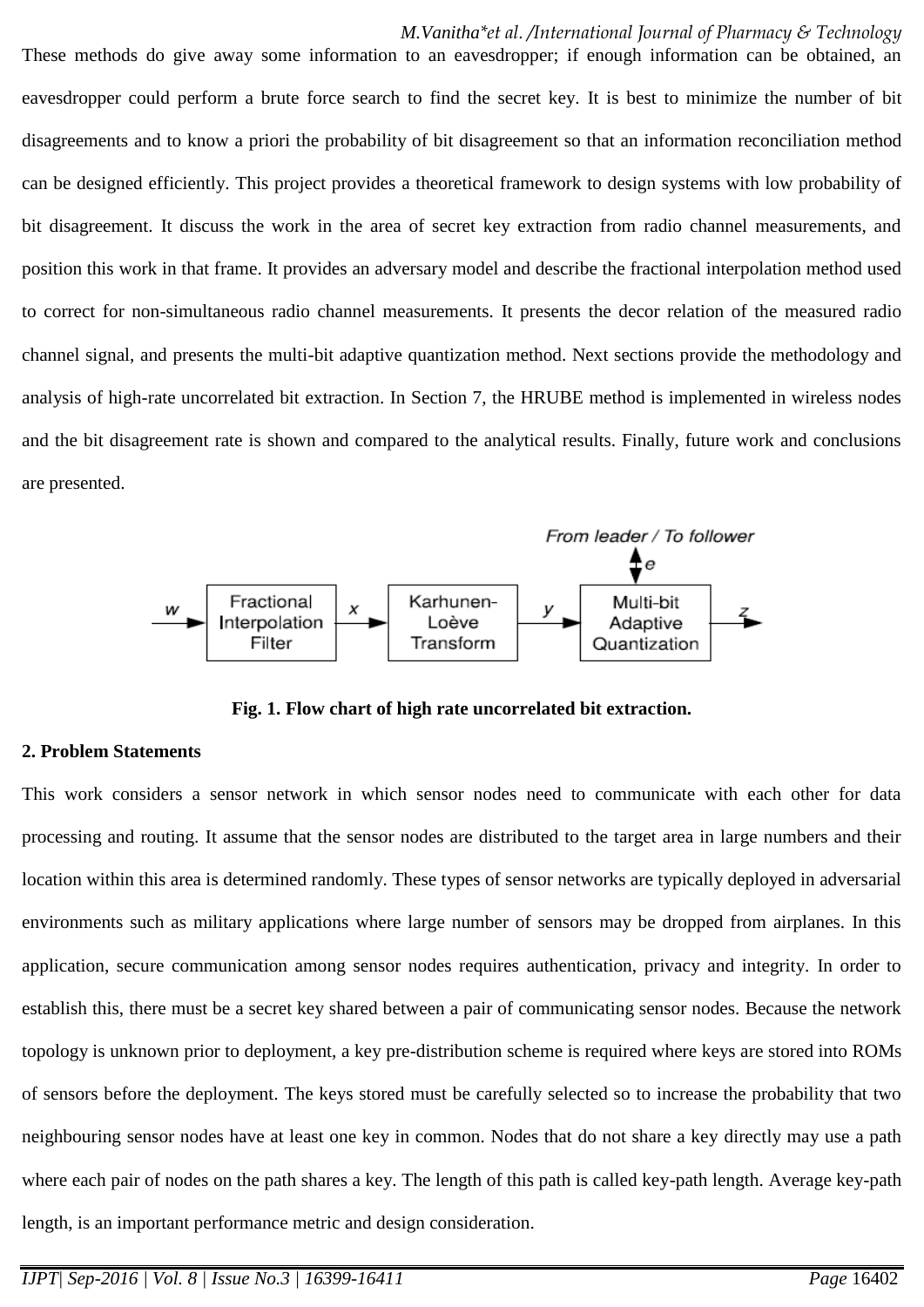## **2.1 Channel Analysis:**

## **Reciprocity of the wireless radio channel**:

The multipath properties of the radio channel (gains, phase shifts, and delays) at any point in time and on any given frequency channel are identical on both directions of the link.

# **Temporal variations in the radio channel:**

Over time, the multipath channel changes due to movement of either end of the link, and any motion of people and objects in the environment near the link. An application may specifically request a user to move or shake her wireless device in order to generate more temporal variation. .

**Spatial variations:** The properties of the radio channel are unique to the locations of the two endpoints of the link. An eavesdropper at a third location more than a few wavelengths from either endpoint will measure a different, uncorrelated radio channel. Essentially, the radio channel is a time and space-varying filter, that at any point in time has the identical filter response for signals sent from a to b as for signals sent from b to a.



## **Fig . 2. Channel analysis.**

# **2.2 Decor relation Transformation based KLT Analysis**

The discrete Karhunen-Loe`ve transform (KLT) to convert the measured channel vectors xa and xb into uncorrelated components. The KLT has been applied for many different types of signals for purposes of noise reduction and data compression. We apply the KLT for the purpose of generating nearly uncorrelated elements for our secret, which for robustness to attacks, should not contain significant correlation between elements.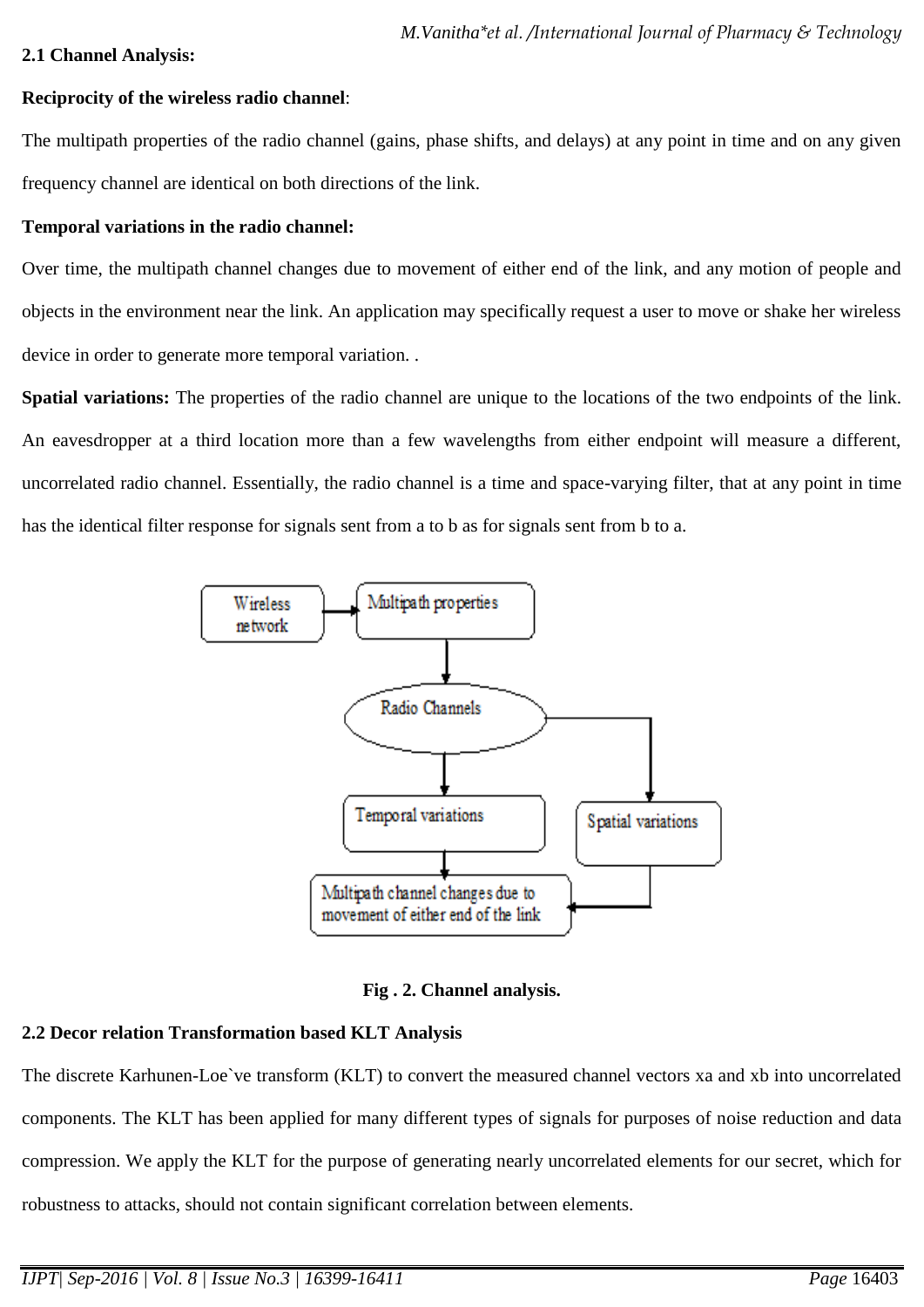The discrete KLT provides an orthogonal basis which decorrelates the input vector, assuming a known model for the covariance structure of the original vector. For particular classes of signals, we can find such statistical models; e.g., for electrocardiogram signals, voice signals, internet traffic measurements, and fingerprints, models have been developed from large sets of measurements. We develop such a covariance model using a large set of measurements, and use it to calculate the appropriate KLT.



**Fig . 3. Decor relation transformation.**

### **2.3 Rijndael Based Key generation:**

There have been several papers on the topic of secret key generation from radio channel measurements. In the earliest work, it was suggested to send two unmodulated continuous wave (CW) signals in both directions through a channel and measure and quantize the phase difference between the two at each end of the link to generate a shared secret. Phase differences between multiple channels have been further explored. Time delay and gain are also features of the radio channel that are reciprocal and can be used for secret generation. The impulse response, in particular, the amplitude of multipath at many time delays, can be used as a shared secret. While Madiseh et al. and Wilson et al.use ultra wideband (UWB) radios to measure the impulse response, Ye et al. estimate channel gains and delays from relatively narrowband cellular signals. Amplitude or channel gain is the most common reciprocal channel feature used for secret generation in literature . Amplitude can be more easily measured than time delay or phase on most existing hardware, and thus is more readily applicable to common wireless networks.

## **2.4 Secret Key Bit extraction:**

Bit extraction, i.e., the extraction of secret key bits from noisy radio channel measurements at two nodes such that the two secret keys reliably agree, is a major statistical signal processing problem in shared secret key generation. As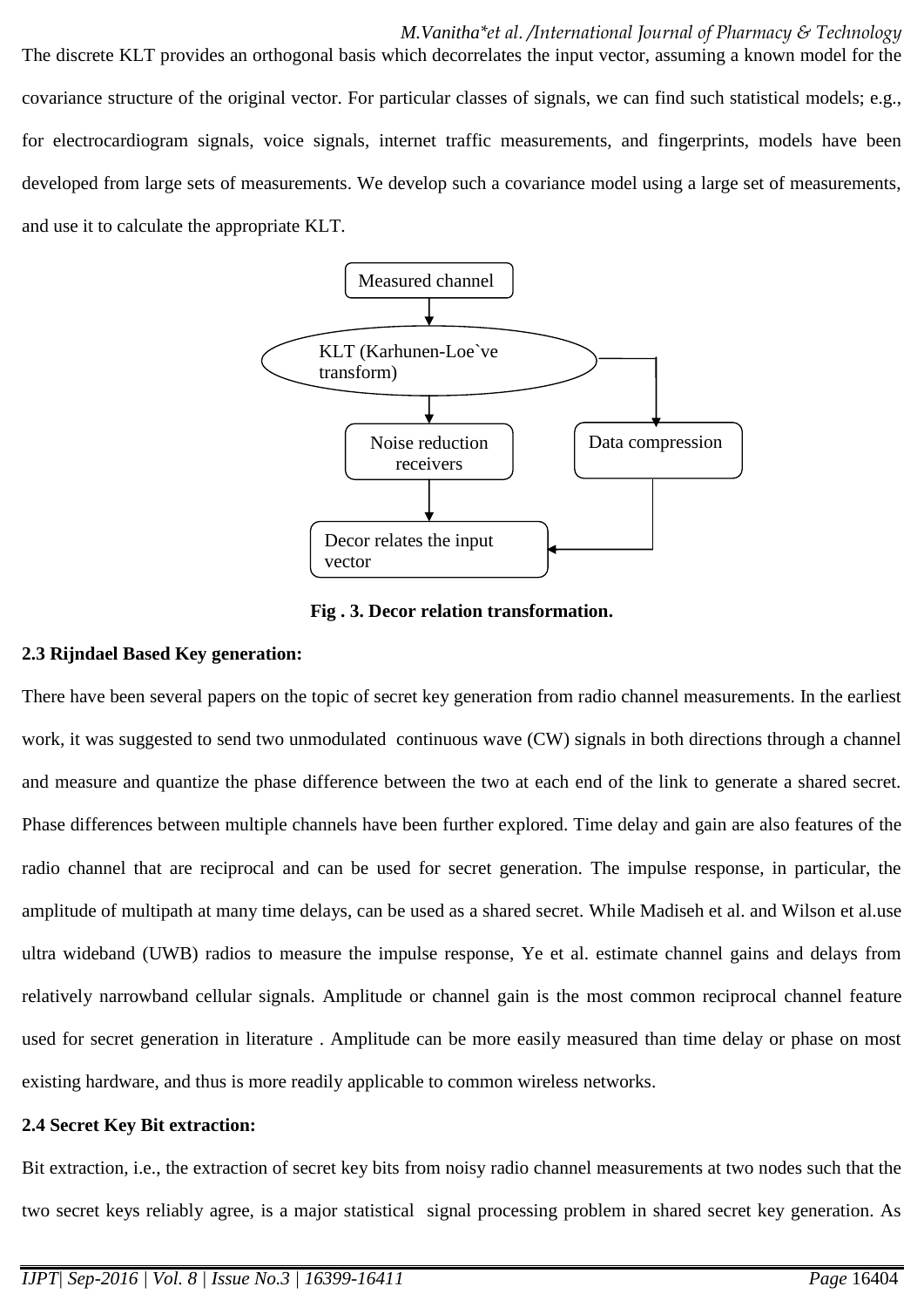opposed to communications signal processing, it has no interest in obtaining the transmitted data from another device. We refer to this problem as a radio channel signal processing problem since measurements of the radio channel are the signal of interest. This project contributes a statistical framework and algorithm for bit extraction which extracts a high bit rate with given reliability and ensures a bit vector with nearly zero correlation. This framework is a significant improvement on the state of the art in the research area. These methods do give away some information to an eavesdropper; if enough information can be obtained, an eavesdropper could perform a brute-force search to find the secret key. It is best to minimize the number of bit disagreements and to know a priori the probability of bit disagreement so that an information reconciliation method can be designed efficiently.



**Fig. 4. Secret key bit extraction.**

## **3. Related work**

## **3.1 Maximizing Lifetime of Sensor Surveillance Systems**

A sensor surveillance system consists of a set of wireless sensor nodes (sensors for short) and a set of targets to be monitored. The sensors collaborate with each other to watch or monitor the targets and pass the sensed data to the base station. The sensors are powered by batteries and have a stringent power budget. The nature of the sensor surveillance system requires a long lifetime. In this paper, we discuss a maximal lifetime problem in sensor surveillance systems. Given a set of targets, a set of sensors, and a base station (BS) in an area, the sensors are used to watch the targets and collect sensed data to the BS. Each sensor has an initial energy reserve, a fixed surveillance range, and an adjustable transmission range.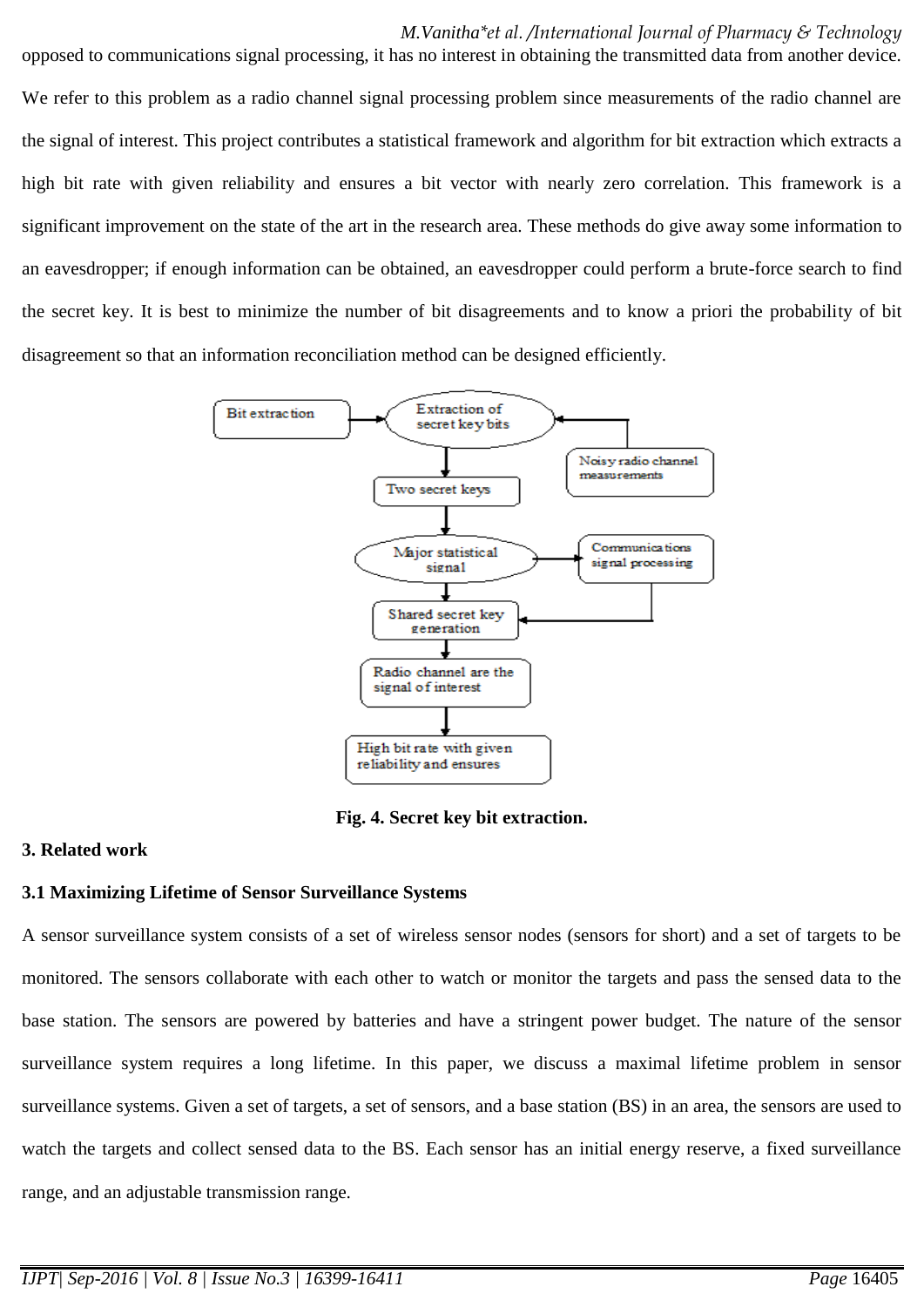A sensor can watch at most one target at a time and a target should be watched by a sensor at any time. The problem is to schedule a subset of sensors to be active at a time to watch the targets and find the routes for the active sensors to send data back to the BS, such that the lifetime of the entire sensor network is maximized. The lifetime is the duration up to the time when there exists one target that can no longer be watched by any sensors or data cannot be forwarded to the BS any longer due to the depletion of energy of the sensor nodes. We assume the positions of targets, sensors, and the BS are given in prior and static. The location information of both sensors and targets can be obtained via a distributed monitoring mechanism or the scanning method by the BS.

The solution to this problem includes two parts: scheduling the sensors to watch targets and routing the sensed data to the BS. The schedule and the routes are pre-computed at the BS, and they are disseminated to sensors by the BS at the system initialization. When the system starts operation, all sensors work according to the schedule, such as when and for what duration to sleep, watch targets, or relay messages. There are many applications of this type of surveillance systems. For example, sensors equipped with camera are used to guard cargo containers to prevent them from being tampered during the long journey of shipment or during the storage at a port. Another example is the use of sensors to monitor some hot spots in a region or in a building. In these examples, sensors and targets are static, and each sensor can only focus on watching one target at a time. For the applications in which one sensor can watch multiple targets simultaneously, some work on sensor scheduling has been done in and, where sensors are scheduled to work in turn such that a given area can be covered fully or partially and the system lifetime is maximized.

#### **3.2 Mobility Improves Coverage of Sensor Networks**

The coverage of a sensor network represents the quality of surveillance that the network can provide, for example, how well a region of interest is monitored by sensors, and how effectively a sensor network can detect intruders (targets). It is important to understand how the coverage of a sensor network depends on various network parameters in order to better design and use sensor networks for different application scenarios.

In many applications, sensors are not mobile; they remain stationary after their initial deployment. The coverage of such a stationary sensor network is determined by the initial network configuration. Once the deployment strategy and sensing characteristics of the sensors are known, the network coverage can be computed and remains unchanged over time. Recently, there has been a strong desire to deploy sensors mounted on mobile platforms such as mobile robots. Such mobile sensor networks are extremely valuable in situations where traditional deployment mechanisms fail or are not suitable, for example, a hostile environment where sensors cannot be manually deployed or air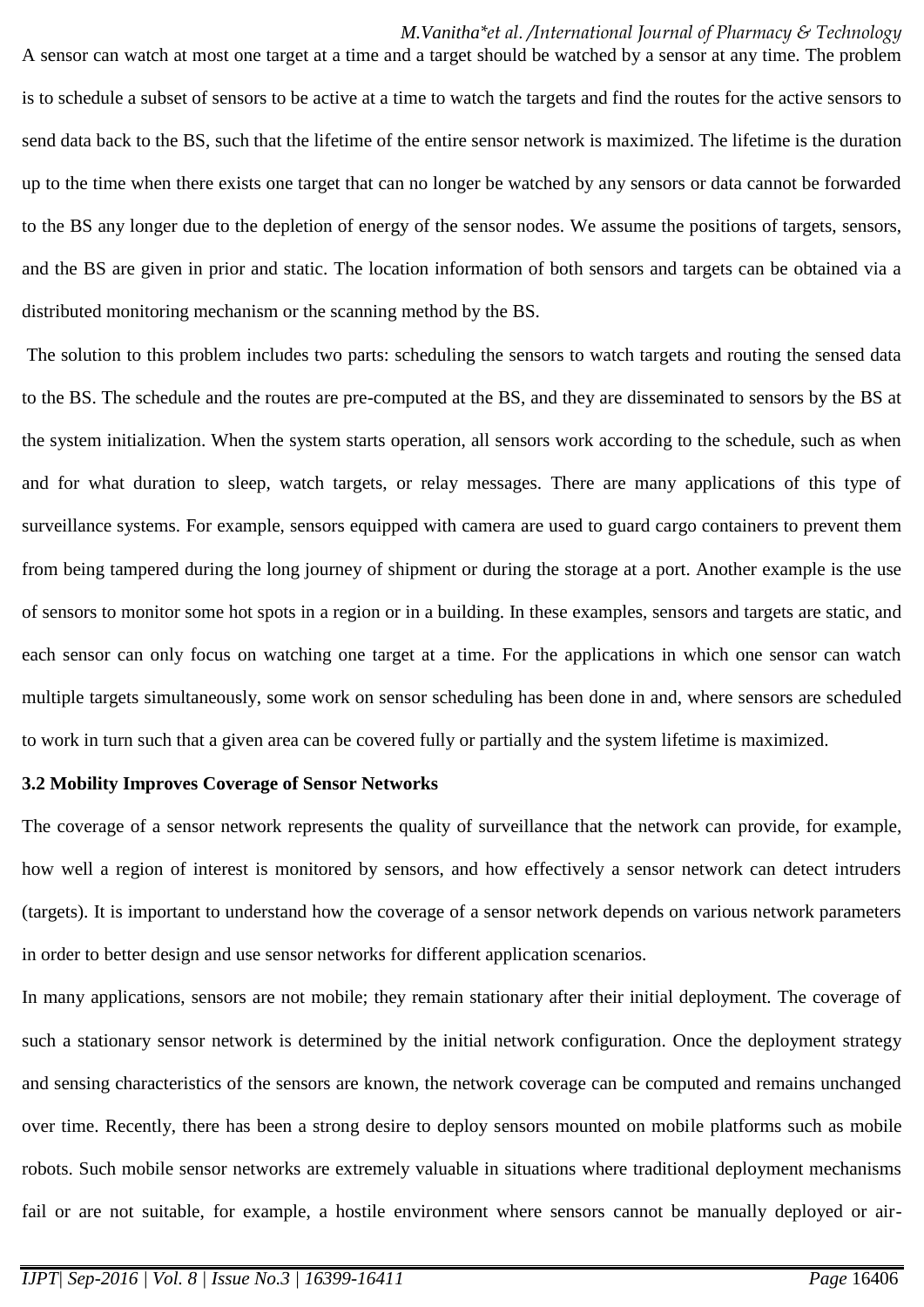dropped. Also, in application scenarios such as atmosphere and ocean environment monitoring, sensors move with the surrounding air or ocean currents. The coverage of a mobile sensor network now depends not only on the initial network configurations, but also on the mobility behavior of the sensors.

The coverage of a mobile sensor network from a different perspective. Instead of trying to achieve an improved network configuration as the end result of sensor movement, we identify and characterize the dynamic aspects of network coverage that depend on the movement of sensors. This coverage is not available if the sensors stop moving. We now briefly describe the coverage provided by the sensor movement, and the related research problems.

For mobile intruders, the detection time depends on both the sensor and intruder mobility strategies. We take a game theoretic approach and study the best worst-case performance of a mobile sensor network in terms of the intruder detection time. For a given sensor mobility behavior, we assume that an intruder can choose its mobility strategy so as to maximize its detection time (its lifetime before being detected). On the other hand, sensors choose a mobility strategy that minimizes the maximum detection time resulting from the intruder's mobility strategy. We prove that the optimal sensor mobility strategy is for each sensor to choose its direction uniformly at random. The corresponding intruder mobility strategy is to remain stationary in order to maximize the time before it is detected.

#### **3.3 Detection, Classification and Tracking of Targets in Distributed Sensor Networks**

Networks of small, densely distributed wireless sensor nodes are being envisioned and developed for a variety of applications involving monitoring and manipulation of the physical world in a tether less fashion . Typically, each individual node can sense in multiple modalities but has limited communication and computation capabilities. Many challenges must be overcome before the concept of sensor networks becomes a reality. In particular, there are two critical problems underlying successful operation of sensor networks: efficient methods for exchanging information between the nodes, and collaborative signal processing (CSP) between the nodes to gather useful information about the physical world. Energy detection uses minimal a priori information about the target. The detector essentially computes a running average of the signal power over a window of pre-specified length. The output of the detector is sampled at a pre-specified rate. The window duration and sampling rate are determined by target characteristics, such as the signature bandwidth and the expected signature duration in the particular sensing modality. An event is detected when the detector output exceeds a threshold. Due to the inherent signal averaging, the noise component in the output of the detector may be modelled as a Gaussian random variable whose mean and variance can be determined from the statistics of the background noise. The threshold is dynamically adjusted according to the noise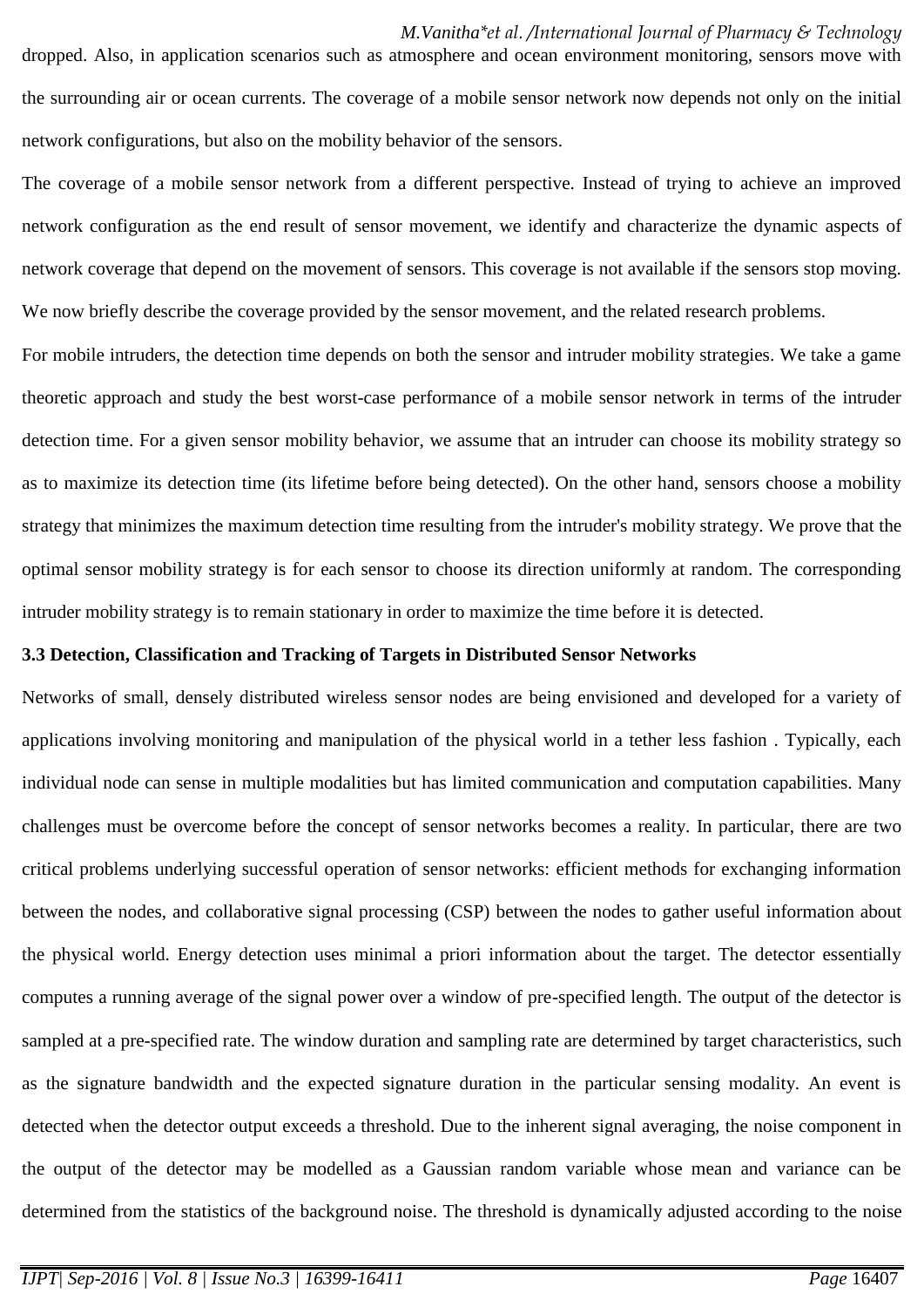variance of detector output so that the detector maintains a constant false alarm rate (CFAR). If the detector output is below the current threshold, the signal is assumed to consist of noise only and these measurements are used to update the threshold.

#### **3.4 Exposure for Collaborative Detection Using Mobile Sensor Networks**

Sensor networks, capable of sensing the environment, exchanging data, processing information, and responding queries, provide an effective connection between computation systems and the physical world. Such networks collect data from the monitored environment and extract useful information to enable a variety of purposes such as battle field surveillance and environmental monitoring. As advances in technology progress, one can envision that mobility will become readily available to nodes for handling more sophisticated sensing tasks in the near future.

In stationary sensor networks, network connectivity and sensing coverage can cause scalability problems in some circumstances. For example, a conventional approach for detecting an intruder in battle field is to deploy a set of stationary nodes in the monitored region. However, if the monitored region is relatively large to either the sensing or the communication range of the nodes, a huge number of nodes are required to be deployed. Typically, the number of nodes to ensure connectivity with a sufficiently high probability in a random deployment is  $O(L2 \log L R2)$ , where L2 is the area of the region and R is the communication range. Similar effect would occur with respect to the sensing range. In such situations, mobile nodes can be an attractive alternative.

#### **4. Implementation**

Implementation is the process of converting a new system design into operation. It focuses on user training, site preparation, and file conversion for installing the system under consideration. The important factor that should be considered here is that the conversion should not disrupt the following in the organization.

The objective is to put the tested system into operation while holding costs, risks, and personnel irritation to a minimum.

In my project the conversion involves following steps:

- 1. Conversion begins with a review of the project plan, the system test documentation, and the implementation plan. The parties involved are the user, the project team, programmers, and operators.
- 2. The conversion portion of implementation plan are finalized and approved.
- 3. Files are converted.
- 4. Parallel processing between the existing and the new systems re initiated.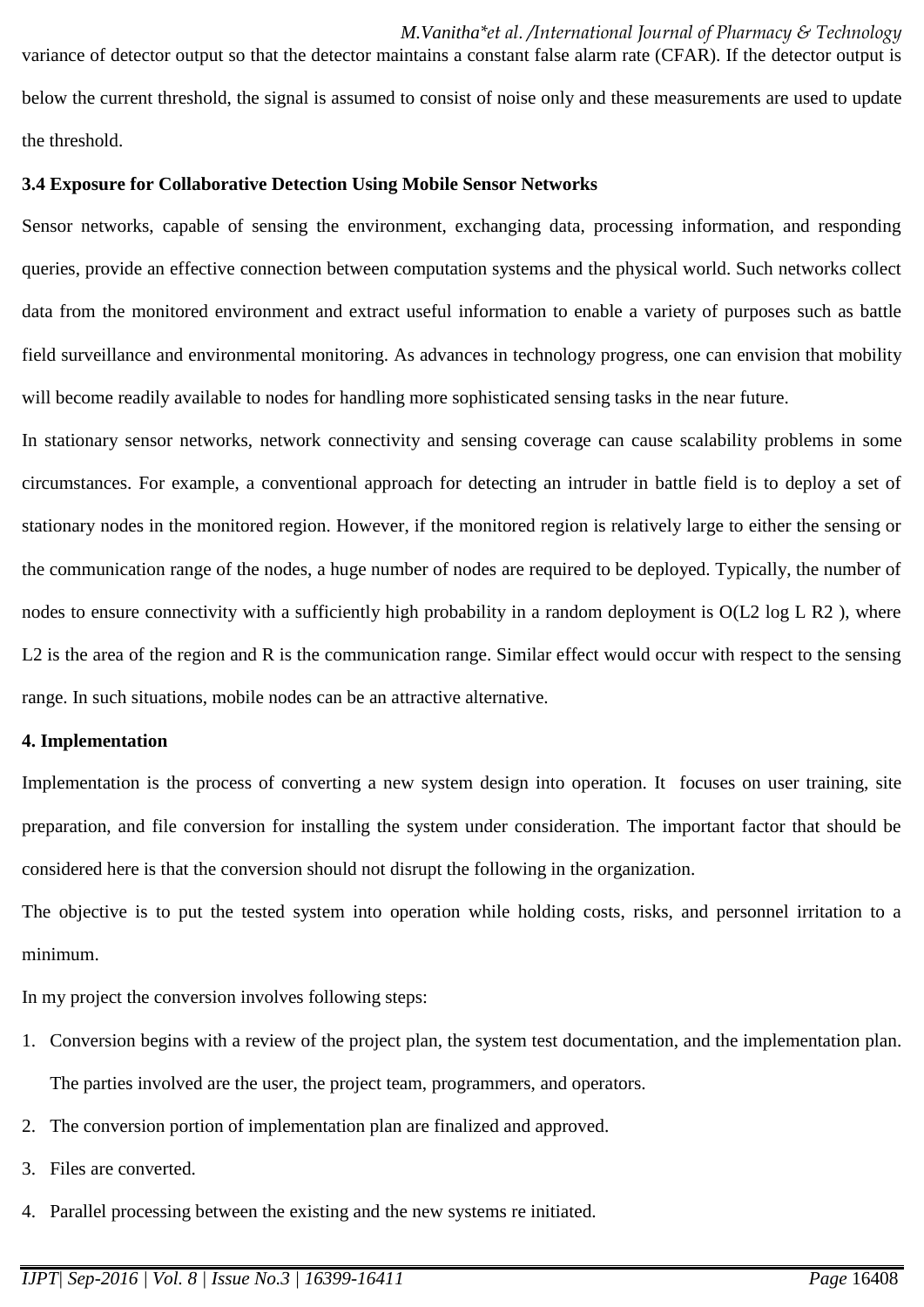*M.Vanitha\*et al. /International Journal of Pharmacy & Technology* 5. Results of the computer runs and operations for the new system are logged on a special form.

- 6. Assuming no problems, parallel processing is continued. Implementation details are documented for reference.
- 7. Conversion is completed at this stage. Plans for the post implementation review are prepared.
- 8. Following the review, the new system is officially operational.

The prime concern during the conversion process is copying the old files into the new system. Once a particular file is selected, the next step is to specify the data to be converted. A file comparison program is best used for verifying the accuracy of the copying process.

Well-planed test files are important for successful conversion. An audit trail was performed on the system since it is the key to detect errors and fraud in the new system.

During the implementation the user training is most important. In our Web Server project no heavy training is required. Only training how to design and post the files and how to use the administration tools and how to get files etc.

A post-implementation review is an evaluation of a system in terms of the extent to which the system accomplishes stated objectives and actual project cost exceeds initial estimates. It is usually a review of major problems that need converting and those that surfaced during the implementation phase. The team prepares a review plan around the type of evaluation to be done and the time frame for its completion. The plan considers administrative, personnel, and system performance and the changes that are likely to take place through maintenance.

## **4.1 Cost Estimation of the Project – Cocomo Model**

Barry Boehm introduced a hierarchy of software estimation models bearing the name COCOMO, for Constructive Cost Model. The COCOMO models requires seizing information are object points, functions points, and lines of source code.

Object points are sophisticated estimated models (using FP and KLOC) the object point is computed using count of number of screen ,reports and components likely to be required to build the application. Complexity is a function of the number and source of the client and server data tables that are required to generate the screen as report and the number of views.

Once the complexity is determined the number of screens,reports, and components are weighted. The object point count is then determined by multiplying the original instances by weighing factor. Software reuse is to be applied, the percent of reuse is estimated.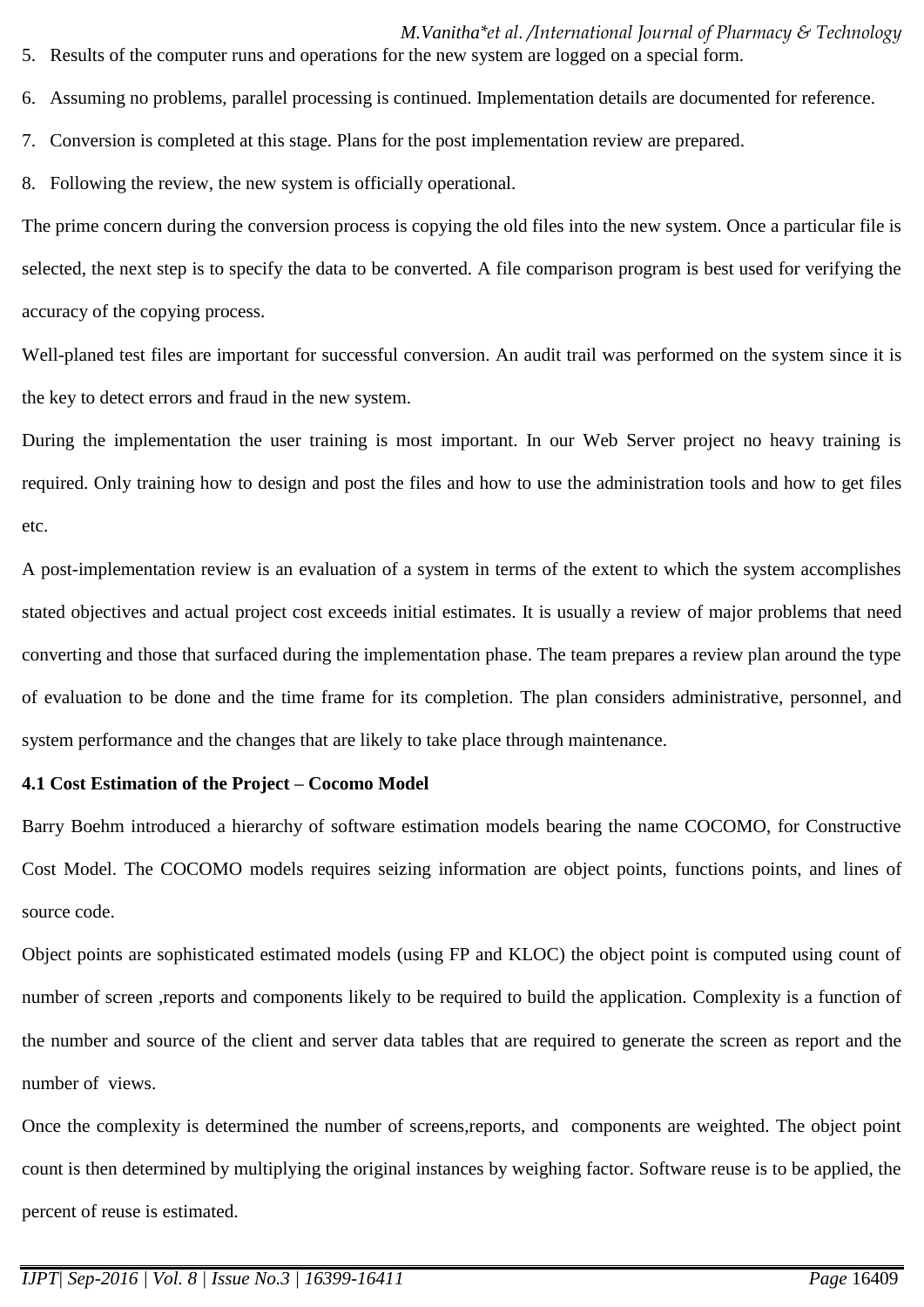*M.Vanitha\*et al. /International Journal of Pharmacy & Technology* NOP= Object Points \* [(100-%reuse)/100]

 $NOP=26 * [(100 - 12)/100]$ 

NOP= 22.88

To derive an estimate of effort based on the computed NOP value,a productivity cost".

PRO=NOP/person-month

PRO=22.88/6

PRO=3.81333

Once the productivity cost has been determined, an estimate of project effort can be derived as,

Estimated effort= NOP/PRO

Estimated effort=22.88 / 3.81333

Estimated effort=6.000052

| $\mathbf{x}$<br>$\qquad \qquad \Box$<br>$\overline{\phantom{a}}$<br>Send Message<br>$\left  \frac{\phi}{2} \right $ |                                                                        |          | 9 Path Details                       | $\mathbf{x}$<br>$\Box$<br>$\sim$ |
|---------------------------------------------------------------------------------------------------------------------|------------------------------------------------------------------------|----------|--------------------------------------|----------------------------------|
|                                                                                                                     | <b>Destination</b>                                                     | NEETA-PC | Sender                               |                                  |
|                                                                                                                     | <b>Secret Key</b>                                                      | 6u51yn   | Neeta-PC                             |                                  |
|                                                                                                                     | <b>Wireless channels</b>                                               |          |                                      | 169.254.176.1                    |
|                                                                                                                     | Node 1: 169.254.176.1<br>Node 2: 169.254.176.1<br>Node 3:169.254.176.1 |          |                                      | <b>Router 1</b>                  |
|                                                                                                                     | <b>Message</b>                                                         | Hello    |                                      |                                  |
|                                                                                                                     | <b>SEND</b>                                                            |          | 169.254.176.1<br>Router <sub>2</sub> | Receiver<br>Neeta-PC             |

# **5. Conclusion**

This paperfollows a key pre-distribution scheme, which requires significantly less than  $O(n)$  key storage overhead and communication overhead in an wireless ad hoc network with *n* nodes. The scheme also achieves controllable resilience against node captures. The characteristics of mission-critical networks imply that the proposed scheme is promising in the following aspects.

- 1. Scalability and the ability to dynamically deploy additional nodes.
- 2. Resistance against malicious nodes, who pretend to be legitimate nodes (Attack)
- 3. Resilience to node capture. By our analysis, in order to get better resilience, *b* cannot be large. Usually *b* is an integer between 2 to 4.